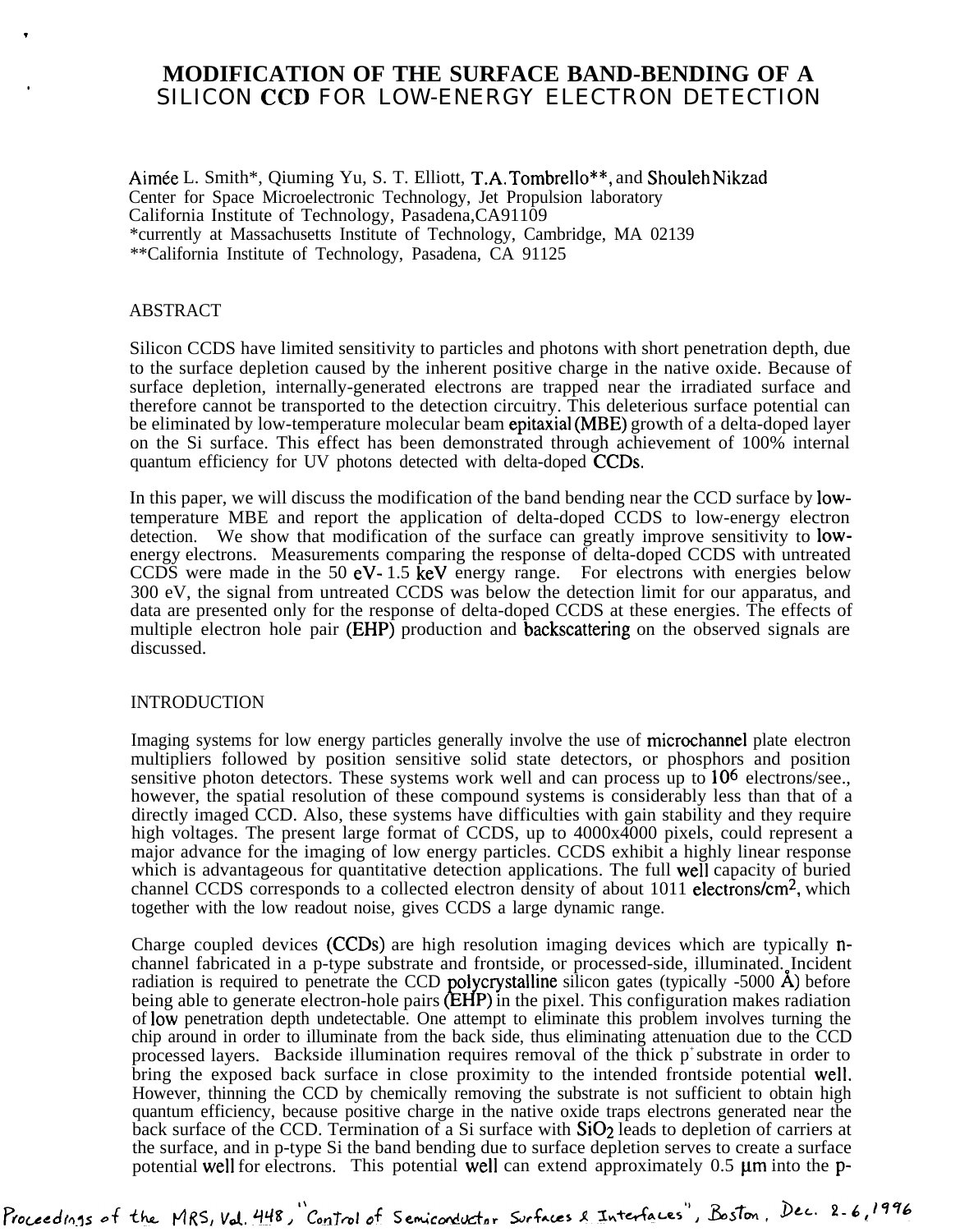doped epilayer which comprises the back surface of the thinned CCD, making the CCD insensitive to radiation which generates electrons near the surface. Moreover, the width of the potential well is sensitive to illumination, leading to hysteresis in the response of the thinned CCD. Electrons generated in this surface potential region, or diffusing to this region, recombine and are never detected. Hoenk et al have successfully eliminated this effect for detection of UV light by MBE modifyig the back surface with a  $p++$  delta layer. Internal quantum efficiencies Fight by MDE modifying the back surface with a p<sup>++</sup> delta fayer. Internal quantum efficiencies<br>of unity were achieved in the UV as well as visible wavelength regimes, and stability over years has been demonstrated.<sup>2</sup> The 100% internal quantum efficiency implies the detection of every electron generated by UV photons that have penetration depths of  $40-100$  Å.

Low-energy electrons also have short penetration depths in Si and transfer a fraction of their energy to the crystal through electron-hole pair (EHP) production, motivating the attempt to extend application of the delta-doped CCD to direct electron imaging. Previous work on electron detection with CCDS modified by ion implantations and flash gate treatment demonstrated sensitivity down to electron energies of 0.9 keV.4 Using delta-doped CCDS, we have successfully detected electrons down to 50 eV with high efficiency. This paper will briefly discuss the MBE modifications made to fully-processed CCDS and discuss the experimental results of application of the CCD to low energy electron detection.

Electrons with energies above 1.8  $keV$  are capable of generating x-rays in silicon that can damage the gate oxide on the process-side of the device. While backside illumination provides some protection due to the  $10-15 \mu m$  membrane of material between the region where incident electrons are likely to deposit their energy and the frontside gate oxide, low dark current for the device requires minimizing exposure to electrons of energy above 1.8 keV.

## Delta-Doped CCDS

Delta-doped CCD processing is a recent development at JPL which uses MBE to enhance the *W* response of back-illuminated CCDS by removing the dead layer associated with these devices. The general processing procedure is as described by Hoenk *et aL <sup>1</sup>* MBE modifications are made to the back surface of thinned, fully-processed CCDS by growing at low-temperature,  $10 \mathbf{\AA}$  of boron-doped Si followed by deposition of  $2x1014$  B/cm<sup>2</sup>, and a final 15  $\AA$  layer of undoped silicon, The delta-doping process is possible due to the development of low-temperature MBE technology. MBE allows for the growth of atomically sharp, high concentration doping profiles and low-temperature growth ensures that the "processing temperatures do not approach 500°C, thereby avoiding dissolution of the silicon beneath the Al metallization, or spiking, of fully processed devices. During the *in-situ* preparation and subsequent MBE modification of the surface, the maximum temperature of the device is 450°C for a duration of four minutes. Boron diffusion is extremely slow at this temperature and therefore allows for an extremely thin layer of charge to be produced 5  $\AA$  from the Si/ $\overline{SiO_2}$  interface. TEM analysis has demonstrated that this low-temperature MBE modification is defect free and unlike ion implantation, will not require annealing to remove damage or to incorporate boron onto lattice sites.<sup>5</sup>

Delta-doped CCDS have been extensively tested and have shown 100% internal quantum efficiency in the ultraviolet and visible part of the spectrum indicating that the deleterious backside potential well responsible for the detector dead layer has been effectively eliminated.

## EXPERIMENT

To gain an understanding of different aspects of low-energy electron response of delta-doped CCDS, we performed measurements using various electron sources and different device configurations. The various setups, electron sources, device configurations, and the specific points that can be gleaned from each measurement are described below. The CCDS used in these experiments were thinned, back-illuminated EG&G Reticon CCDs. All measurements were repeated with both delta-doped and untreated CCDS. In some of the measurements, direct comparisons of delta-doped CCDS with untreated CCDS were made on the same device, using a delta-doped CCD which included a controlled (untreated) region. The controlled region was provided on the back surface of the array by masking off a portion of the surface during the MBE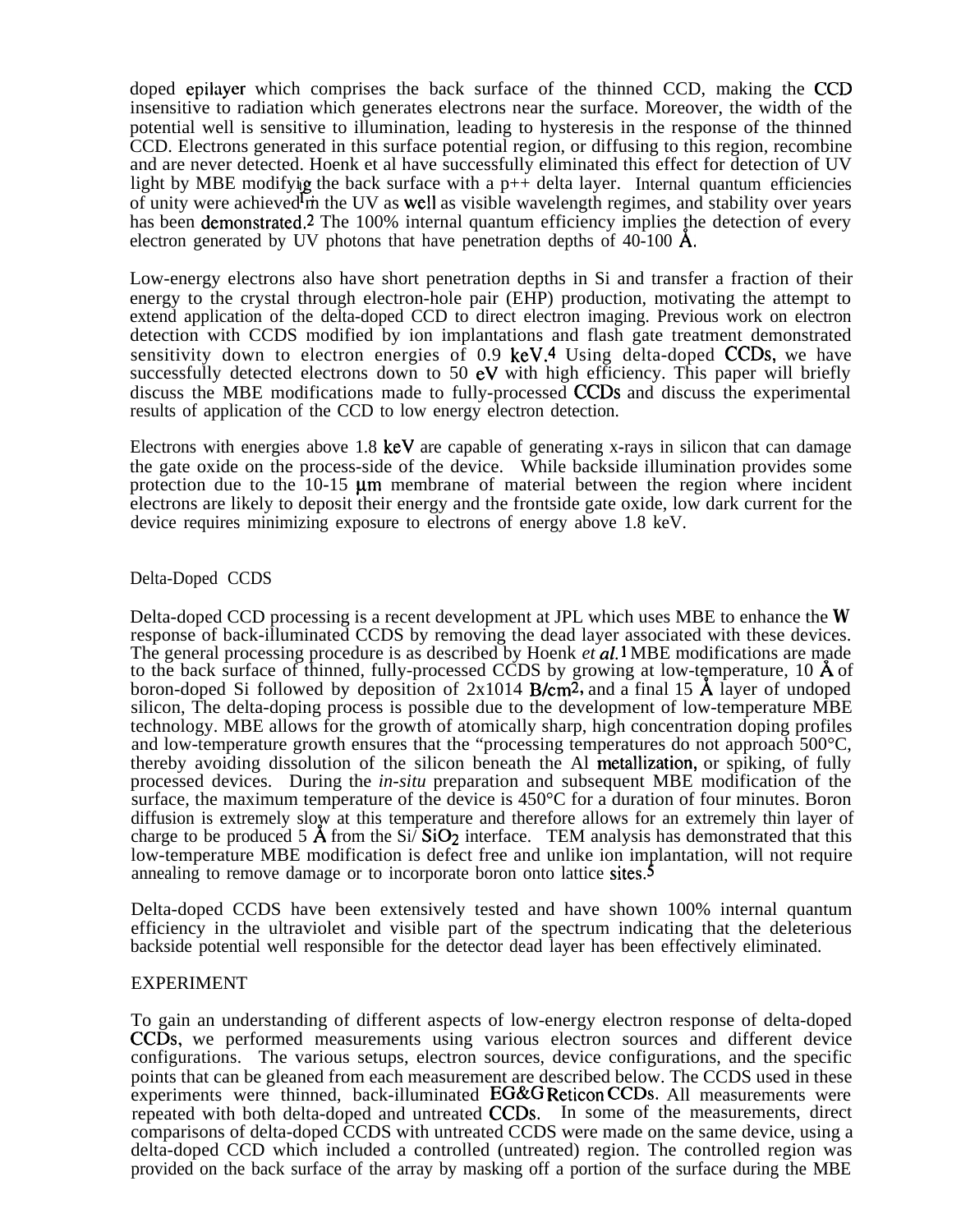growth. All devices were fully-characterized prior to the electron measurements using UV illumination. Due to enhancement of quantum efficiency (QE) in the UV by the delta-doping process, the untreated region of the partially delta-doped device were readily apparent as dark regions in the image made with uniform exposure to incident light radiation, i.e. flat-field exposure, using 250 nm photons. For 250 nm light, with absorption length of approximately 70  $\AA$  in silicon,<sup>6</sup> the untreated region exhibited zero quantum efficiency whereas the delta-doped region exhibited reflection-limited response.

One set of measurements was performed in an SEM to take advantage of its highly-focused electron beam. The SEM apparatus was a JEOL, model JSM 6400, and the measurements were made with beam energies ranging between 200 eV and 1 keV. While it was not possible for modifications to be made to the SEM in order to accommodate the electronics necessary for collecting CCD images, performing photo-diode mode measurements was quite straightforward and informative. A CCD can be operated in such a way as to integrate the entire signal collected over the surface of the device, photo-diode mode, by grounding all pins except for the output amplifiers. The signal is then read from the pin of one of the output amplifiers, giving the compounded response of each of the pixels in the irradiated region of the device. Photo-diode mode measurements indicate the integrated response of the CCD to incident radiation and demonstrate the effect of the delta-doping treatment on overall collection efficiency. The fact that these measurements compound the response of all irradiated pixels into one measurement effectively averages out much of the error that would resuh in a pixel by pixel measurement. With the highly-focused beam of the SEM, we were able to make measurements in the untreated region as well as delta-doped regions and therefore directly observe the effect of the delta-doping process on collection efficiency. For each position measured on the surface of the device and for each energy, beam currents were first measured with a Faraday cup. CCD response to the electron beam at each position was measured in photo-diode mode, and finally, the beam current was again measured with the faraday cup to insure the stability of the beam current. Since the CCD is very sensitive to background light, response of the CCD was measured while deflecting the electron beam and it was found to be negligible.

Another set of measurements was made in a UHV system in photo-diode mode. For this mode of measurement, each CCD in turn was mounted in plane with a Faraday cup and a phosphor screen onto a manipulator. Using the custom UHV system afforded the use of two different electron sources, one of very low energy and one of similar energies as used in the SEM measurements. The low-energy electron gun is a hot-filament cathode that produces electron energies of several 10 eV while generating a strong light background. Comparison was made between the observed response of the CCD and the response of the CCD with the electron beam magnetically deflected. Because of the strong CCD response to the background light measurements with this electron gun beam are reported only qualitatively. The higher energy electron source which is a modified cathode ray tube (CRT) has reasonably stable beam energies varying from 300 eV to several keV. Photo-diode mode measurements were made with beam energies ranging from 300eV to 1000eV. Because it is an indirect | y-heated cathode, this gun has very small background light, as was verified with our measurements. This background illumination was quantified by magnetically deflecting the electron beam. Repeated measurements were made on each CCD with calibration of the beam current in the Faraday cup both before and after each CCD measurement to insure beam stability. In this chamber geometry the beam spot was about one centimeter in diameter at the CCD. A circular aperture of 0.64 cm diameter (the same as the Faraday cup opening) was defined by a grounded aluminum sheet in front of the CCD to allow the exposure for the Faraday cup and the CCD to the same part of the electron beam.

The UHV system set-up further allowed for the later attachment of the electronics necessary for operating the CCD in imaging mode. This mode of operation allows for observation of electron irradiation on operating parameters only apparent in imaging mode such as charge transfer efficiency (CTE), individual pixel response, and surface charging. For using the CCD in the imaging mode, we mounted a camera directly onto the UHV chamber. The electron source used for these measurements was the indirectly-heated cathode gun. Because of the highly-sensitive imaging mode of operation, the incoming flux of electrons was controlled by using a mechanical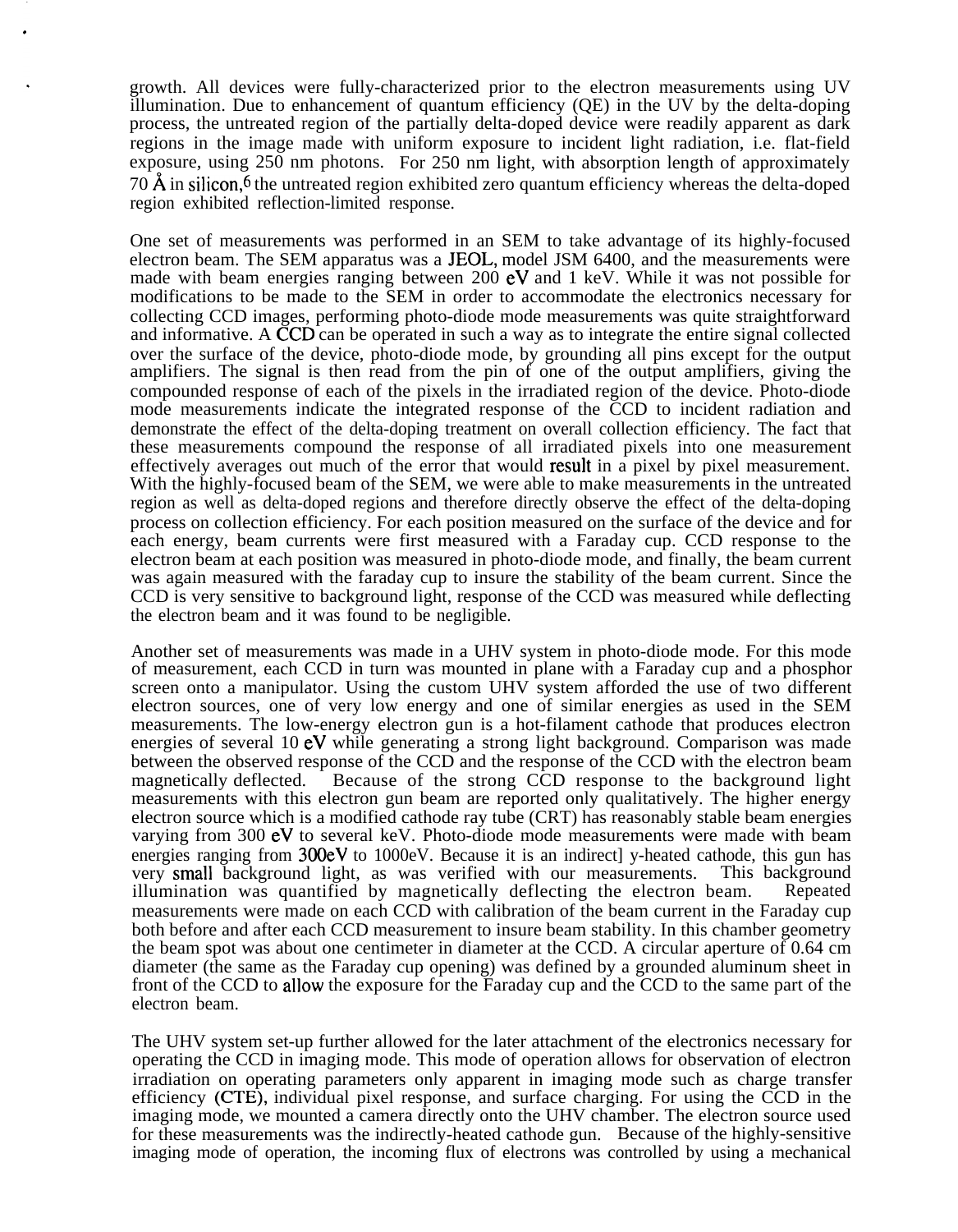shutter thereby taking snap shots of the beam in 10 msec to 2 second exposures. Preliminary measurements have been made at 500  $eV$  and more measurements are underway.

At electron beam energies lower than the silicon  $K_{\alpha}$  edge, there is no risk of damage to the silicon CCD due to the low absorption length of x-rays in silicon for this energy range. Electrons at energies higher than approximately 1.8 keV are capable of producing silicon  $K_{\alpha}$  xrays, which can penetrate the  $-10-15 \mu m$  silicon membrane and damage the sensitive gate oxide on the front surface of the CCD. We verified the CCD's high tolerance to electrons at energies below the silicon  $K_{\alpha}$  edge by exposing the delta-doped CCD to 1.5 keV electrons for several hours. Extensive UV testing was performed after this exposure as a test of effect of electron beam on the delta-doping treatment. No degradation of device performance was observed to result from exposure to electrons.

#### RESULTS

The response of a delta-doped CCD and an untreated backside-thinned CCD to electrons were repeatedly measured in the range of 200 eV through 1000 eV using the modified CRT and the SEM as sources. In figure 1, the electron quantum efficiency is plotted as a function of incident energy. Quantum efficiency was calculated by dividing the measured current from the CCD configured in photodiode mode to the measured electron beam current (measured by a Faraday cup), which is equivalent to the number of electron-hole pairs detected divided by the number of incident electrons. Because portions of the delta-doped CCD were masked during processing to serve as control regions, data taken in the UHV system were corrected to account for the fraction of untreated exposed CCD area. Due to the negligible response of the untreated back-illuminated CCD at these energies, it was assumed that the control region of the delta-doped CCD does not contribute to the signal. The measured quantum efficiency of the delta-doped CCD increases with increasing energy of the incident beam. The dependence of quantum efficiency on incident energy is due to the complicated interaction of electrons with silicon which results in the generation of multiple electron-hole pairs in the cascade initiated by each incident electron. A significant fraction of the incident energy is undetected, due to backscattering of incident electrons and other energy dissipation mechanisms (e.g., secondary and Auger electron emission), as discussed in the next section. Multiple electron-hole pair production, also known in the literature as quantum yield, is also observed in the measured UV and x-ray response of delta-doped CCDS and other devices. Quantum yield greater than unity has been previously observed in backside-illuminated CCDs modified using the flashgate<sup>4</sup> and ion implantation at electron energies greater than 1 keV. Further discussion follows in the next section.



:**<sup>150</sup> -** electrons as a function of energy. The response of  $\Box$  O energy. The response increasing energy as result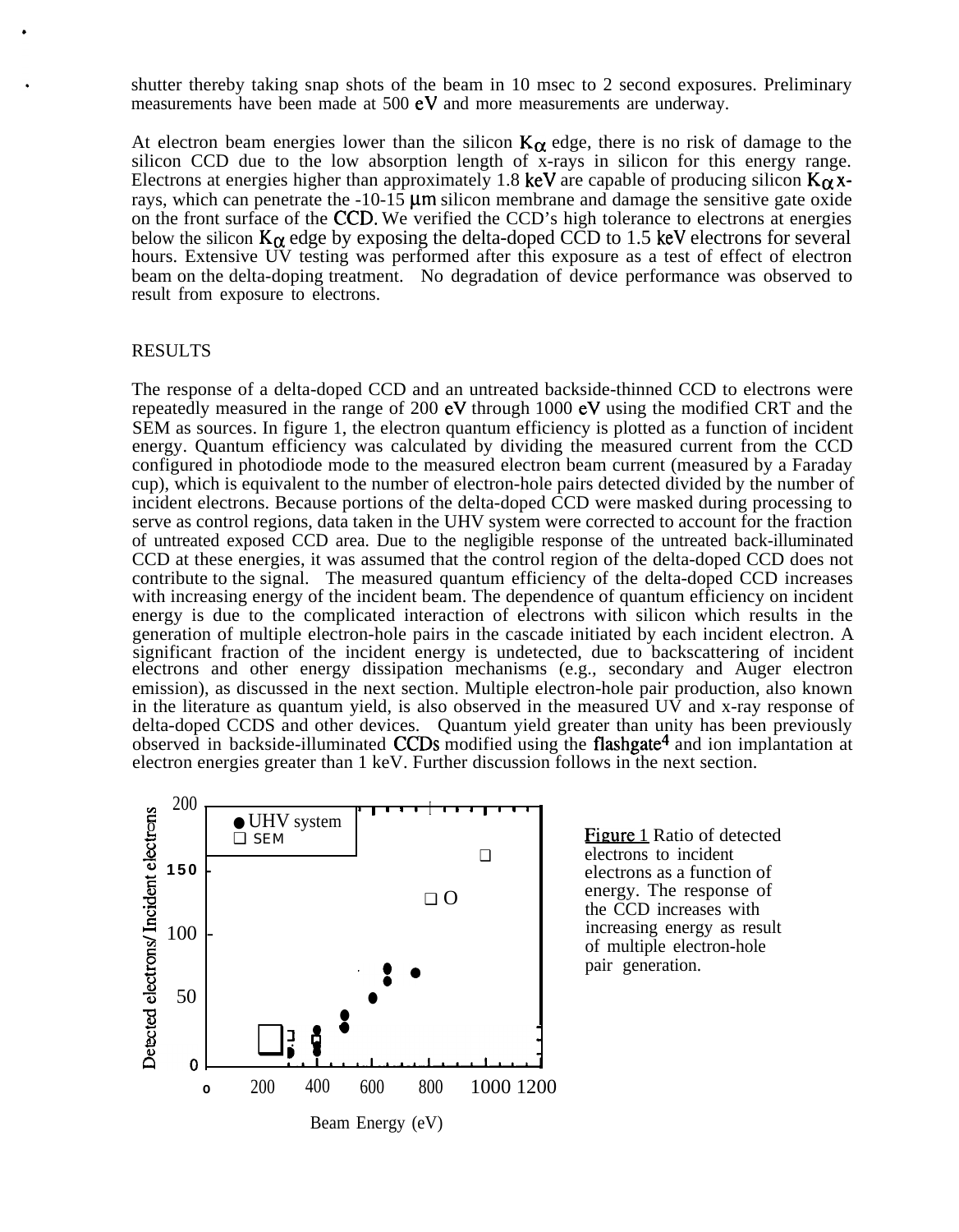The delta-doped CCD is the first CCD shown to respond to electrons with energies lower than 0.3 keV. At the previously reported lower limit of  $900 \text{ eV}$  and I keV for the flashgate CCD, the quantum efficiency of the delta-doped CCD is approximately twice as great. In the UHV chamber, the untreated backside-thinned CCD showed a dramatically lower quantum efficiency than the delta-doped CCD. The response of the untreated CCD to electrons was unstable, decaying with a time constant on the order of 20 minutes at an incident electron energy of 1 keV. This decay was not reversible by a thermal anneal at a temperature of 90"C. In the SEM, the control regions of the delta-doped CCD showed no response to electrons at energies less than 300 eV. Even at 1 keV, the response was very low and unstable in these control regions. The delta-doped CCD exhibited a response above the noise at energies as low as 50 eV, using electrons from a directly heated filament source. In measurements with the hot filament, the electron signal was distinguished from the background light signal by measuring the CCD response before and after magnetically deflecting the electron beam.

In preliminary measurements conducted in our laboratory, we report the first use of CCDS to image electrons. Flat-field images of 500 eV electrons with the delta-doped CCD show excellent qualitative similarity to UV images at 250 nm, with nearly identical contrast between the deltadoped and control regions of the CCD. Some small dark blemishes are apparent in one comer of the electron flat-field image that are not seen on the UV flat-field, but this could be due to dust or debris that has been introduced to the membrane surface in the course of handling, transporting, and storing the device in the months following the date when the UV flat-field image was taken. Additional studies of electron imaging with the delta-doped CCD are underway.

## DISCUSSION

In the ultraviolet, the measured quantum efficiency of a CCD is the product of three important quantities: the transmission coefficient, the quantum yield, and the internal quantum efficiency of the CCD.<sup>2</sup> The transmission coefficient accounts for reflection from the surface and absorption in the native oxide, the quantum yield accounts for the statistically-averaged number of electronhole pairs produced at the energy of the incident photon, and the internal quantum efficiency accounts for internal losses in the CCD, such as recombination of electron-hole pairs at the back surface of the CCD. Ultraviolet measurements of the delta-doped CCD indicate that the internal quantum efficiency is very nearly  $100\%$ , even at 270 nm where the absorption length in silicon is only 4 nm. The UV data suggest that the internal quantum efficiency of the delta-doped CCD is approximate y 100% for electrons-provided the CCD is not damaged during the measurements. As discussed in the experimental section, we verified that the electron exposure did not degrade the performance of the CCD.

Incident electron radiation deposits energy in semiconductors through low-energy processes. Some of these mechanisms include secondary electron generation, Auger processes, Compton scattering, and backscattering. Part of the incident electron energy is transferred to the Part of the incident electron energy is transferred to the semiconductor through generation of EHPs. The average fraction of energy dissipated through these processes, EHP generation and all other losses, is a characteristic of the material.8 For silicon, the statistical average number of EHPs generated by high-energy electrons or photons, also known as quantum yield, can be estimated by dividing the incident energy by 3.63  $eV$  over a wide range of incident energies.<sup>9</sup> The quantum yield has been measured for silicon using x-ray and ultraviolet radiation. The quantum yield for low-energy electrons has never been measured.

Among the important factors that influence the observed response to incident electron irradiation is backscattering of electrons. A large fraction of electrons are lost in backscattering as energetic electrons impinge upon the surface of the material. It is therefore necessary to have a good estimate of the backscattering coefficient in order to interpret the measured CCD quantum efficiency. Theoretical and experimental studies, alike, have concentrated on the backscattering coefficient of higher energy electrons (generally for energies greater than 5 or 10 keV). Drescher *et af.* have measured backscattering of 10-25 keV electrons from silicon and aluminum targets 10 and Darlington *et al.* have measured backscattering from aluminum of electrons of energies down to 0.5 keV. 11 These are shown in figure 2 along with theoretical estimates from Staub et *al. '<sup>2</sup>*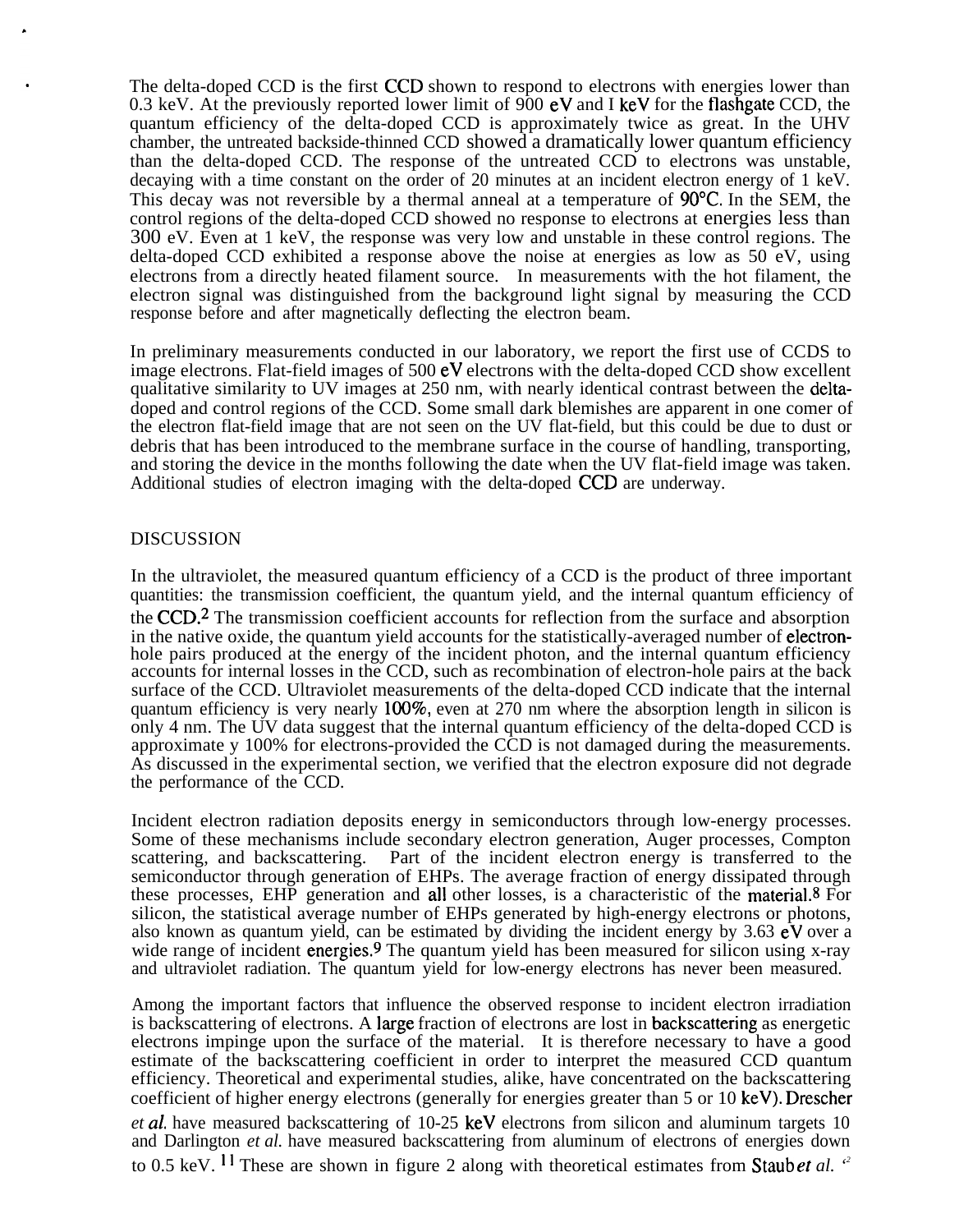The theory does not correlate well with the low-energy Al measurements. An estimate for the low energy backscattering coefficients of Si can be obtained by using a fit to Darlington's experimental Al data and then extrapolating the fit to 200 eV. While using this model gives some qualitative indication of the effect of back-scattering on quantum efficiency of the delta-doped CCD for low-energy electron irradiation, the backscattering coefficient of low-energy electrons from silicon has not yet been measured. Using the measured backscattering coefficient of Al as an estimate for silicon, we have estimated that the backscattering coefficient for silicon is approximately  $40-50\%$  in the 200-1500 eV energy range. Even after taking backscattering into account, we are not detecting enough electrons to give us one electron for every 3.63 eV of incident energy. This means that either the actual quantum yield is lower for electrons in this energy range, (or 3.63 eV does not apply in this range) or other electron interactions contribute significantly to the transmission factor for low-energy electrons.



Analogous to the UV quantum efficiency discussed above, our electron response measurements represent the product of the effective quantum yield, the transmission factor (a factor representing the fraction of incident beam absorbed in the device which includes backscattering coefficient), and the quantum efficiency of the device. Assuming that all the generated electrons are detected by the delta-doped CCD (internal  $QE \sim 100\%$ ), our measurements will represent the product of the effective quantum yield of silicon and the transmission factor for low-energy electrons. If the transmission factor is dominated by the backscattering coefficient, i.e., 40-50% for 200-1500 eV electrons, we have measured the effective quantum yield.

While separating the effects of transmission and quantum yield is interesting from a theoretical standpoint, the convolution of the two, as measured in these experiments, is the quantity of interest for solid-state electron detectors. It is significant that no other solid-state devices detect low-energy electrons as efficiently as the delta-doped CCD, due to the presence of a dead layer near their surfaces. In addition to its high efficiency, the delta-doped CCD also has the capability to image low-energy particles, which may prove valuable in energy-selective particle detector applications.